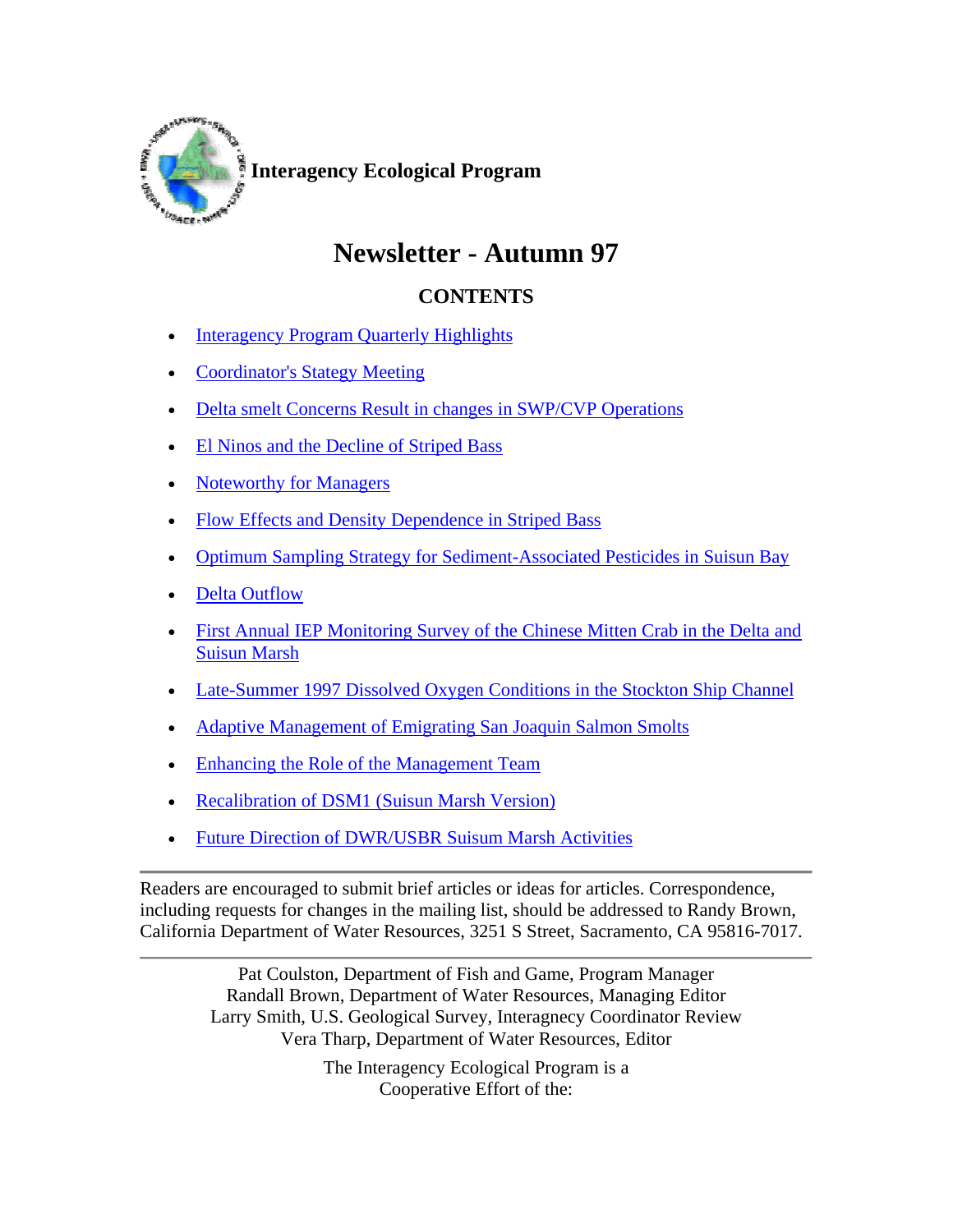California Department of Water Resources California Department of Fish and Game State Water Resources Control Board U.S. Fish and Wildlife Service U.S. Bureau of Reclamation U.S. Geological Survey U.S. Army Corps of Engineers U.S. Environmental Protection Agency National Marine Fisheries

## BEFORE CITING INFORMATION CONTAINED HEREIN, BEAR IN MIND THAT ARTICLES HAVE NOT RECEIVED FORMAL PEER REVIEW.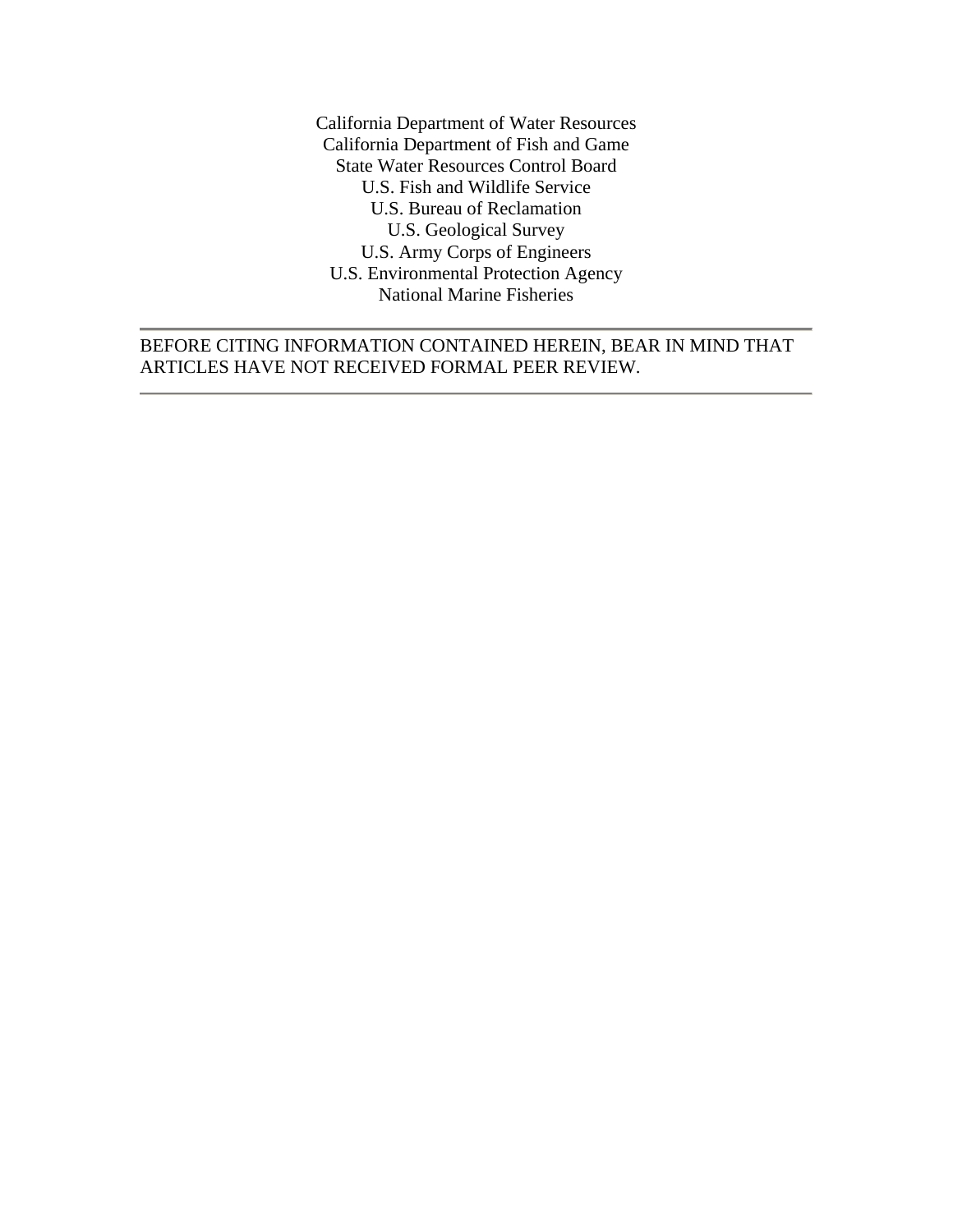## Delta Smelt Concerns Result in Changes in SWP/CVP Operations

Zachary Hymanson and Dale Sweetnam

State and federal export facility operations were modified in late May and early June in response to concerns over the distribution and high take of delta smelt. Since we have no direct measure of delta smelt losses at these facilities, we use salvage of delta smelt as surrogate for "take". Despite 1997 being an above-normal water year, this spring was the driest on record for central California (Figure 1). Consequently, the distribution of young-of-the-year delta smelt was more typical of dry year hydrology, with a greater proportion of the population remaining in the delta through spring and summer. This year was also unique due to a greater proportion of delta smelt spawning in the central delta than has been observed over the last several years. Delta smelt spawn in areas of fresh water under tidal influence. In dryer years, they generally spawn in the Cache Slough area; in wetter years spawning is widespread and can occur as far west as the Napa River. Therefore, this year's scenario of a large portion of the delta smelt population spawning directly in front of the export facilities and the lack of outflow to move delta smelt westward toward Suisun Bay elevated concerns to a high level.

The FWS biological opinion dealing with the effects of SWP/CVP opera-



NET DELTA OUTFLOW INDEX. JANUARY-JULY 1996 AND 1997

tions on delta smelt uses various levels of combined SWP/CVP delta smelt salvage as triggers to initiate actions to reduce water project impacts on delta smelt. These thresholds include:

- · The 14-day running average of combined delta smelt salvage, commonly referred to as the yellow-light level; and
- · The cumulative total of combined salvage for each month, commonly referred to as the red-light level.

The red-light level is based on historical salvage data and varies among months and among water year types. For example, in an above-normal water year (like 1997) the red-light level ranges from 733 fish in December to 11,990 fish in October. Monthly red-light levels for below-normal water years are generally higher than for above-normal water vears.

In 1997, the combined CVP/SWP delta smelt salvage increased dramatically during May as young-of-theyear delta smelt grew large enough to be salvaged. Only delta smelt longer than 20 millimeters are considered to be "take" in the salvage operations. The yellow-light level was exceeded by May 12, and the red-light level (9,769 delta smelt) was exceeded by May 16 (Figure 2). Combined salvage remained high throughout the month, and by the end of May total monthly salvage (31,686 delta smelt) exceeded the red-light level more than threefold.

Several actions were proposed and implemented as a result of discussions within the CALFED Operations Group, the No-Name Group, and the Delta Smelt Work Group. These actions included:

- · Holding project exports at 2,250 cfs and delaying export ramp-up until the end of May;
- · Early removal of the temporary barrier at the head of Old River; and
- · Opening the Delta Cross Channel gates.



CVP/SWP DELTA SMELT SALVAGE, APRIL-JUNE 1997 Bars represent combined daily salvage of delta smelt. Solid line represents combined daily exports, in acre-feet. Dashed line represents the 14-day running average of delta smelt.7